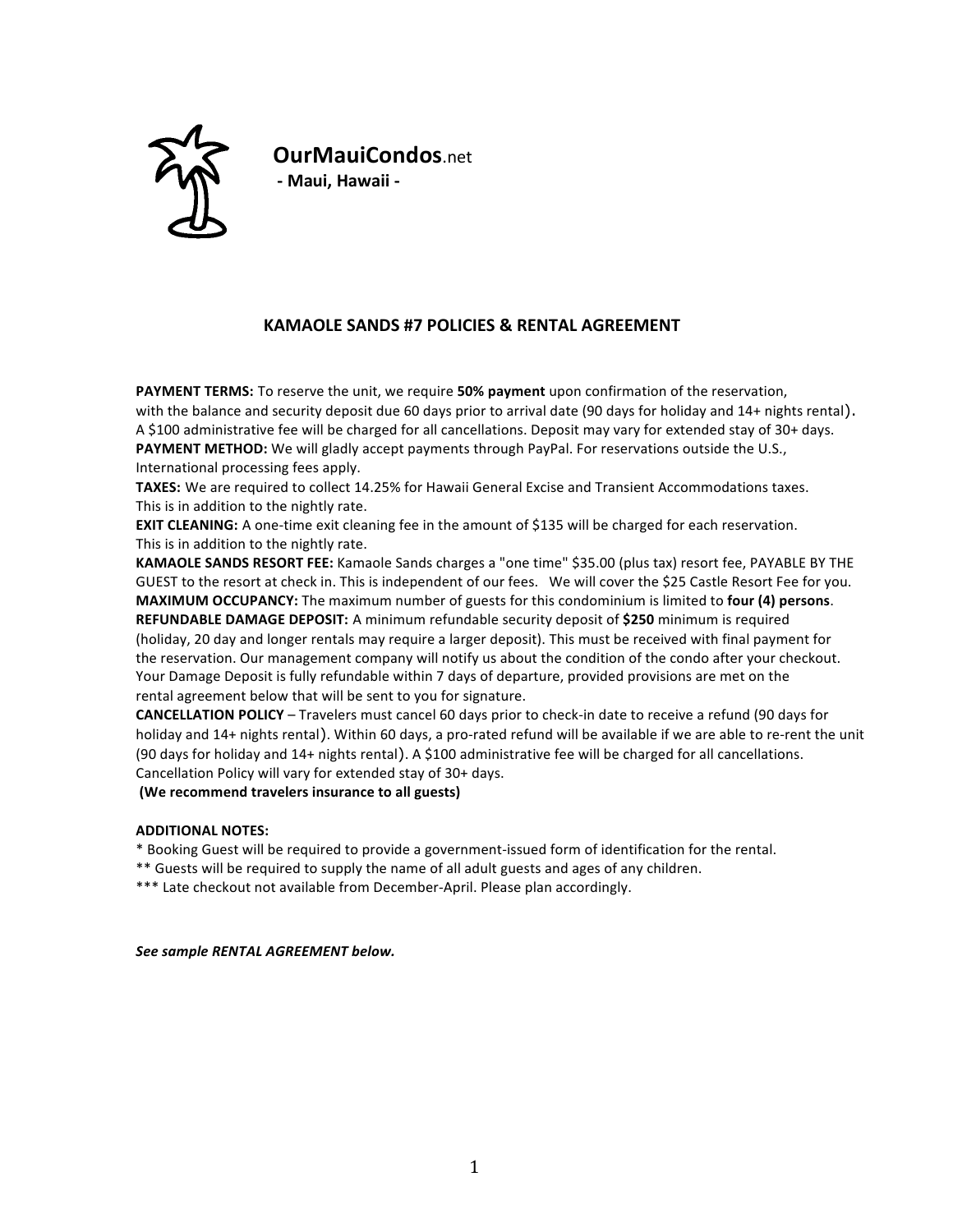## SHORT TERM RENTAL AGREEMENT PROPERTY ADDRESS: KAMAOLE SANDS 2695 South Kihei Road Kihei, Maui, HI 96753

**CHECK-IN TIME** is 3:00pm AND **CHECK-OUT TIME** is 11:00am. No early check-in or late check-out unless previously arranged. All Kamaole Sands condos and lanais are a smoke-free zone. There are seven designated smoking benches around the property.

**PETS** are not permitted in rental units.

PAYMENT- To reserve the unit, we require 50% payment upon confirmation of the reservation, with the balance and security/damage deposit due 60 days prior to arrival date (90 days for holiday and 14+ nights rental). A \$100 administrative fee will be charged for all cancellations. Deposit may vary for extended stay of 30+ days. Failure to submit final payment in the required number of days prior to arrival, may result in a cancellation of the reservation. Cancellation fees would apply (see CANCELLATIONS below).

KAMAOLE SANDS RESORT FEE: Kamaole Sands charges a "one time" \$35.00 (plus tax) resort fee, PAYABLE BY THE GUEST to the resort at check in. This is independent of our fees. We will cover the \$25 Castle Resort Fee for you.

REFUNDABLE SECURITY DEPOSIT - A minimum refundable security/damage deposit of \$250 is required (holiday, 20 day and longer rentals may require a larger deposit). This must be received with final payment for reservation. Our management company will notify us about the condition of the condo after your checkout. This Deposit is fully refundable within 7 days of departure, provided the following provisions are met.

a. No damage is done to unit or its contents, beyond normal wear and tear.

b. No charges are incurred due to contraband, pets or collection of rents or services rendered during the stay.

c. All charges accrued during the stay are paid prior to departure.

d. No linens, towels, glassware or other property are lost or damaged.

e. No early check-in or late check-out unless previously arranged.

f. The renter is not evicted by the owner (or representative of owner), local law enforcement or security company employed by Kamaole Sands

g. Additional charges may be incurred for breakage, damage, housekeeping charges required beyond normal use, excessive laundry or cleaning.

h. Maximum occupancy of four (4) persons is not exceeded. No additional guests may occupy the residence over number stated on the reservation.

i. No evidence of smoking in the condo or on the lanai.

**CANCELLATIONS** – Travelers must cancel 60 days prior to check-in date to receive a refund (90 days for holiday and 14+ nights rental). Within 60 days, a pro-rated refund will be available if we are able to re-rent the unit (90 days for holiday and 14+ nights rental). A \$100 administrative fee will be charged for all cancellations. Cancellation Policy will vary for extended stay of 30+ days.

**MAXIMUM OCCUPANCY/MINIMUM STAY** - The maximum number of guests for this condominium is limited to four (4) **persons**. This property requires a 4 to 14 night minimum stay depending on the time period.

**NO DAILY MAID SERVICE** - While linens and bath towels are included in the unit, daily maid service is not included in the rental rate. Additional housekeeping services are available at an additional rate.

**OWNER ACCESS TO PROPERTY** - Renter agrees that Owner, Owner representative and Kamaole Sands management may access the property with reasonable notice for reasons of maintenance and repair.

**TERMS OF OCCUPANCY**- Upon the Departure Date, the Guest(s) shall depart the property address without the necessity of notice 

from Host, in good order and condition, remove all personal property; and shall surrender to Host all keys to the property. **SUBLETTING**- The Guest(s) shall not sublet the property to another party.

**QUIET ENJOYMENT**- The Guest(s) shall behave in a civilized manner and shall be good neighbors respecting the rights of the surrounding property owners/guests. The Guest(s)shall not create noise or disturbances likely to disturb or annoy the surrounding property owners. Creating a disturbance of the above nature may be grounds for immediate termination of this agreement and Guest(s) may be asked by the Owner, Owner representative or Kamaole Sands Association to immediately vacate the premises. Quiet hours are from10PM to 8AM.